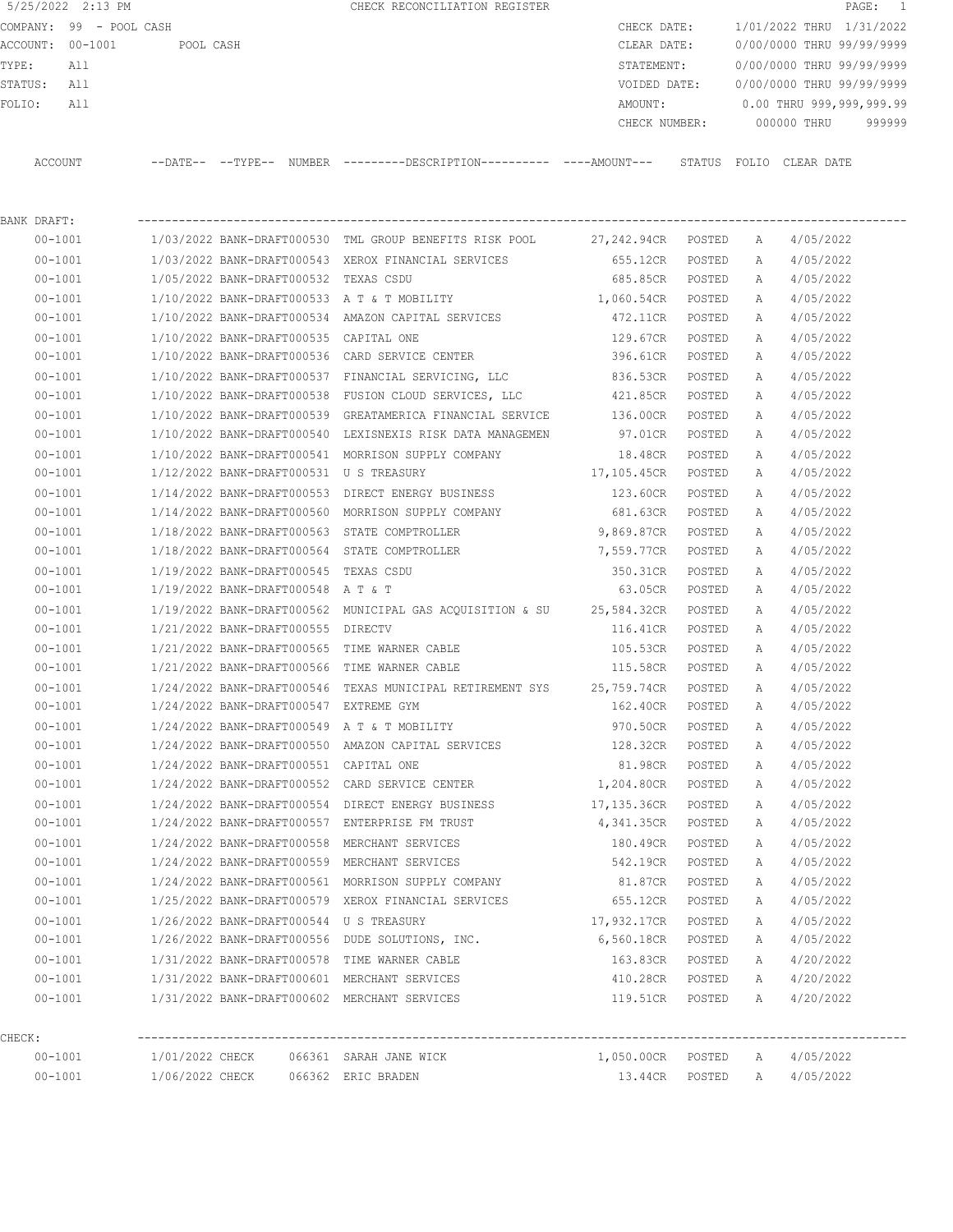|                  | 5/25/2022 2:13 PM       |                            |        | CHECK RECONCILIATION REGISTER |               |       |             | PAGE: 2                   |  |
|------------------|-------------------------|----------------------------|--------|-------------------------------|---------------|-------|-------------|---------------------------|--|
|                  | COMPANY: 99 - POOL CASH |                            |        |                               | CHECK DATE:   |       |             | 1/01/2022 THRU 1/31/2022  |  |
| ACCOUNT: 00-1001 |                         | POOL CASH                  |        |                               | CLEAR DATE:   |       |             | 0/00/0000 THRU 99/99/9999 |  |
| TYPE:            | All                     |                            |        |                               | STATEMENT:    |       |             | 0/00/0000 THRU 99/99/9999 |  |
| STATUS:          | All                     |                            |        |                               | VOIDED DATE:  |       |             | 0/00/0000 THRU 99/99/9999 |  |
| FOLIO:           | All                     |                            |        |                               | AMOUNT:       |       |             | 0.00 THRU 999,999,999.99  |  |
|                  |                         |                            |        |                               | CHECK NUMBER: |       | 000000 THRU | 999999                    |  |
|                  |                         |                            |        |                               |               |       |             |                           |  |
| ACCOUNT          |                         | $--$ DATE $- --$ TYPE $--$ | NUMBER |                               | STATUS        | FOLTO | CLEAR DATE  |                           |  |

| CHECK:      |                                        |                                                                          |                   |        |   |                            |
|-------------|----------------------------------------|--------------------------------------------------------------------------|-------------------|--------|---|----------------------------|
| $00 - 1001$ | 1/07/2022 CHECK 066363 HADASH, TRACY   |                                                                          | 18.37CR POSTED A  |        |   | 4/05/2022                  |
| $00 - 1001$ |                                        | 1/07/2022 CHECK 066364 TEXAS DISPOSAL SYSTEMS, INC. 78,346.61CR POSTED   |                   |        | A | 4/05/2022                  |
| $00 - 1001$ |                                        | 1/10/2022 CHECK 066365 A & L DELGADO'S CORPORATION                       | 428.22CR POSTED   |        | A | 4/05/2022                  |
| $00 - 1001$ |                                        | $1/10/2022$ CHECK 066366 A L & M DO-IT BEST BUILDING SU                  | 58.40CR POSTED    |        | A | 4/05/2022                  |
| $00 - 1001$ |                                        | 1/10/2022 CHECK 066367 ARNOLD OIL COMPANY OF AUSTIN,                     | 63.75CR POSTED    |        | A | 4/05/2022                  |
| $00 - 1001$ |                                        | $1/10/2022$ CHECK 066368 APPLIED CONCEPTS, INC. $1,793.75$ CR POSTED     |                   |        | A | 4/05/2022                  |
| $00 - 1001$ | 1/10/2022 CHECK                        | 066369 BAKER & TAYLOR BOOKS                                              | 838.42CR POSTED   |        | A | 4/05/2022                  |
| $00 - 1001$ | 1/10/2022 CHECK                        | 066370 BAUMGART AGENCY, LLC                                              | 71.00CR POSTED    |        | A | 4/05/2022                  |
| $00 - 1001$ | 1/10/2022 CHECK                        | 066371 BIOCOPE, INC.                                                     | 5,320.00CR POSTED |        | A | 4/05/2022                  |
| $00 - 1001$ |                                        | 1/10/2022 CHECK 066372 BIRDNEST SERVICES, INC.                           | 177.00CR POSTED   |        | A | 4/05/2022                  |
| $00 - 1001$ |                                        | $1/10/2022$ CHECK $066373$ BOVEY & COCHRAN, PLLC                         | 2,386.01CR POSTED |        | A | 4/05/2022                  |
| $00 - 1001$ | 1/10/2022 CHECK 066374 CLEAR IMAGE     |                                                                          | 102.06CR POSTED   |        | A | 4/05/2022                  |
| $00 - 1001$ |                                        | 1/10/2022 CHECK 066375 COLUMBUS PUBLISHING COMPANY IN 914.00CR POSTED    |                   |        | A | 4/05/2022                  |
| $00 - 1001$ |                                        | $1/10/2022$ CHECK 066376 COLORADO VALLEY VETERINARY SER 142.46CR POSTED  |                   |        | A | 4/05/2022                  |
| $00 - 1001$ |                                        | 1/10/2022 CHECK 066377 CARISSA SHERMAN, DVM                              | 60.00CR POSTED    |        | A | 4/05/2022                  |
| $00 - 1001$ |                                        | 1/10/2022 CHECK 066378 COLUMBUS TIRE CENTER                              | 152.93CR POSTED   |        | A | 4/05/2022                  |
| $00 - 1001$ | 1/10/2022 CHECK                        | 066379 FAYETTE FIRE & SAFETY                                             | 92.50CR POSTED    |        | A | 4/05/2022                  |
| $00 - 1001$ |                                        | $1/10/2022$ CHECK 066380 FRNKA CORP/AC SALES AND APPLIA 84.00CR          |                   | POSTED | A | 4/05/2022                  |
| $00 - 1001$ |                                        | 1/10/2022 CHECK 066381 GALE/CENGAGE LEARNING                             | 57.67CR           | POSTED | A | 4/05/2022                  |
| $00 - 1001$ |                                        | 1/10/2022 CHECK 066382 GT DISTRIBUTORS INC. - AUSTIN                     | 68.62CR           | POSTED | A | 4/05/2022                  |
| $00 - 1001$ |                                        | 1/10/2022 CHECK 066383 HAMILTON PEST CONTROL, LLC                        | 330.00CR POSTED   |        | A | 4/05/2022                  |
| $00 - 1001$ | 1/10/2022 CHECK 066384 HCTRA           |                                                                          | 5.64CR POSTED     |        | A | 4/05/2022                  |
| $00 - 1001$ |                                        | 1/10/2022 CHECK 066385 INTERACTIVE COMPUTER DESIGNS, 3,634.10CR POSTED   |                   |        | A | 4/05/2022                  |
| $00 - 1001$ |                                        | 1/10/2022 CHECK 066386 DOUGLAS M. KAMENSKI                               | 95.00CR POSTED    |        | A | 4/05/2022                  |
| $00 - 1001$ | 1/10/2022 CHECK                        | 066387 KOONS GAS MEASUREMENT                                             | 8,133.58CR POSTED |        | A | 4/05/2022                  |
| $00 - 1001$ |                                        | 1/10/2022 CHECK 066388 M-G, INC. FARM SERVICE CENTER                     | 25.98CR POSTED    |        | A | 4/05/2022                  |
| $00 - 1001$ |                                        | 1/10/2022 CHECK 066389 OMNIBASE SERVICES OF TEXAS                        | 96.00CR POSTED    |        | A | 4/05/2022                  |
| $00 - 1001$ |                                        | 1/10/2022 CHECK 066390 PRECISION DELTA CORPORATION 386.00CR POSTED       |                   |        | A | 4/05/2022                  |
| $00 - 1001$ |                                        | 1/10/2022 CHECK 066391 PRESTIGE OFFICE PRODUCTS                          | 62.67CR POSTED    |        | A | 4/05/2022                  |
| $00 - 1001$ |                                        | 1/10/2022 CHECK 066392 QUALITY ELECTRONICS                               | 39.90CR POSTED    |        | A | 4/05/2022                  |
| $00 - 1001$ |                                        | 1/10/2022 CHECK 066393 SAN BERNARD ELECTRIC COOPERATI                    | 186.00CR POSTED   |        | A | 4/05/2022                  |
| $00 - 1001$ |                                        | 1/10/2022 CHECK 066394 TEXAS EXCAVATION SAFETY SYSTEM                    | 92.15CR POSTED    |        | A | 4/05/2022                  |
| $00 - 1001$ |                                        | 1/10/2022 CHECK 066395 THE BANNER PRESS NEWSPAPER                        | 101.00CR POSTED   |        | A | 4/05/2022                  |
| $00 - 1001$ |                                        | 1/10/2022 CHECK 066396 TK ELEVATOR CORPORATION                           | 123.95CR          | POSTED | A | 4/05/2022                  |
| $00 - 1001$ |                                        | 1/10/2022 CHECK 066397 UNIFIRST HOLDINGS, INC.                           | 902.09CR POSTED   |        | A | 4/05/2022                  |
| $00 - 1001$ | 1/10/2022 CHECK                        | 066398 VOCEON DIGITAL RADIO COMMUNICA                                    | 3,918.00CR POSTED |        | A | 4/05/2022                  |
| $00 - 1001$ | 1/10/2022 CHECK                        | 066399 WATCHGUARD, INC.                                                  | 6,270.00CR POSTED |        | A | 4/05/2022                  |
| $00 - 1001$ | 1/10/2022 CHECK 066400 WEIMAR TROPHIES |                                                                          | 27.05CR POSTED    |        | A | 4/05/2022                  |
| $00 - 1001$ |                                        | 1/10/2022 CHECK 066401 GALE/CENGAGE LEARNING                             | 58.77CR POSTED    |        | A | 4/05/2022                  |
| $00 - 1001$ |                                        | 1/11/2022 CHECK 066402 CITY OF COLUMBUS-PETTY CASH                       |                   |        |   | 45.99CR POSTED A 4/05/2022 |
| $00 - 1001$ |                                        | 1/14/2022 CHECK 066403 COLUMBUS COMMUNITY & INDUST. D 49,447.30CR POSTED |                   |        | A | 4/05/2022                  |
|             |                                        |                                                                          |                   |        |   |                            |

 00-1001 1/19/2022 CHECK 066404 GOSNELL, PAULINE 91.43CR POSTED A 4/05/2022 00-1001 1/19/2022 CHECK 066405 GARDEA, KAREN 42.98CR POSTED A 4/05/2022 00-1001 1/19/2022 CHECK 066406 WOODALL, FRAN 18.37CR POSTED A 4/05/2022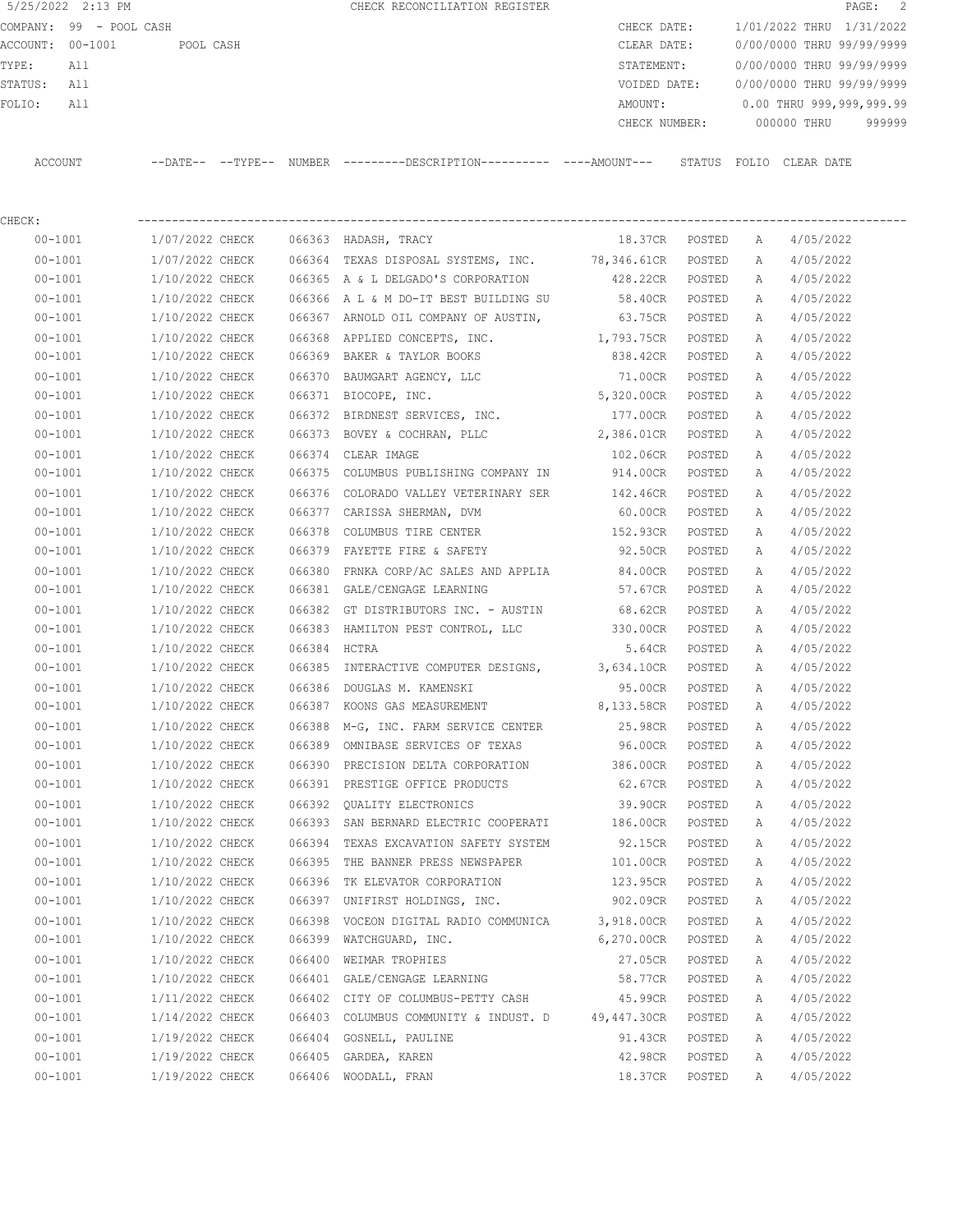COMPANY: 99 - POOL CASH CHECK DATE: 1/01/2022 THRU 1/31/2022 ACCOUNT: 00-1001 POOL CASH CLEAR DATE: 0/00/0000 THRU 99/99/9999 TYPE: All STATEMENT: 0/00/0000 THRU 99/99/9999 STATUS: All VOIDED DATE: 0/00/0000 THRU 99/99/9999 FOLIO: All AMOUNT: 0.00 THRU 999,999,999.99 CHECK NUMBER: 000000 THRU 999999 ACCOUNT --DATE-- --TYPE-- NUMBER ---------DESCRIPTION---------- ----AMOUNT--- STATUS FOLIO CLEAR DATE

5/25/2022 2:13 PM CHECK RECONCILIATION REGISTER PAGE: 3

CHECK: ---------------------------------------------------------------------------------------------------------------- 00-1001 1/19/2022 CHECK 066407 BOHUSLAV, GREGORY & 67.46CR POSTED A 4/05/2022 00-1001 1/19/2022 CHECK 066408 CHRISTOPH, STEPHEN 38.52CR POSTED A 4/05/2022 00-1001 1/19/2022 CHECK 066409 BANA SCHNEIDER 832.67CR POSTED A 4/05/2022 00-1001 1/19/2022 CHECK 066410 DR. JESSE A. REED III, 200.00CR POSTED A 4/20/2022 00-1001 1/20/2022 CHECK 066411 COLUMBUS CHAMBER OF COMMERCE 151,473.00CR POSTED A 4/05/2022 00-1001 1/21/2022 CHECK 066412 U S POST OFFICE 488.77CR POSTED A 4/05/2022 00-1001 1/24/2022 CHECK 066413 LEGAL SHIELD (PRE-PAID LEGAL) 40.85CR POSTED A 4/05/2022 00-1001 1/24/2022 CHECK 066414 AFLAC 1,826.06CR POSTED A 4/20/2022 00-1001 1/24/2022 CHECK 066415 TEXAS MUNICIPAL POLICE ASSOC. 84.00CR POSTED A 4/05/2022 00-1001 1/24/2022 CHECK 066416 MEDICAL AIR SERVICES ASSOCIATI 448.00CR POSTED A 4/05/2022 00-1001 1/24/2022 CHECK 066417 EXTREME GYM 32.48CR OUTSTND A 0/00/0000 00-1001 1/25/2022 CHECK 066418 A L & M DO-IT BEST BUILDING SU 113.78CR POSTED A 4/05/2022 00-1001 1/25/2022 CHECK 066419 ARNOLD OIL COMPANY OF AUSTIN, 48.87CR POSTED A 4/20/2022 00-1001 1/25/2022 CHECK 066420 ACCURATE UTILITY SUPPLY, LLC 1,049.82CR POSTED A 4/05/2022 00-1001 1/25/2022 CHECK 066421 BAKER & TAYLOR BOOKS 12.10CR POSTED A 4/05/2022 00-1001 1/25/2022 CHECK 066422 BAUMGART AGENCY, LLC 71.00CR POSTED A 4/05/2022 00-1001 1/25/2022 CHECK 066423 BOB JOHNSON'S COMPUTER STUFF, 329.99CR POSTED A 4/20/2022 00-1001 1/25/2022 CHECK 066424 COLORADO COUNTY OIL CO., INC. 4,091.99CR POSTED A 4/05/2022 00-1001 1/25/2022 CHECK 066425 COLUMBUS AUTO SUPPLY 138.00CR POSTED A 4/05/2022 00-1001 1/25/2022 CHECK 066426 COLUMBUS MUNICIPAL GOLF ASSOIC 12,903.21CR POSTED A 4/05/2022 00-1001 1/25/2022 CHECK 066427 COLUMBUS TIRE CENTER 69.88CR POSTED A 4/20/2022 00-1001 1/25/2022 CHECK 066428 ENVIRONMENTAL MONITORING LABOR 168.00CR POSTED A 4/05/2022 00-1001 1/25/2022 CHECK 066429 ESO SOLUTIONS, INC. 1,055.60CR POSTED A 4/05/2022 00-1001 1/25/2022 CHECK 066430 H-GAC HOUSTON-GALVESTON AREA C 200.00CR POSTED A 4/05/2022 00-1001 1/25/2022 CHECK 066431 HCTRA 10.00CR POSTED A 4/20/2022 00-1001 1/25/2022 CHECK 066432 DOUGLAS M. KAMENSKI 285.00CR POSTED A 4/05/2022 00-1001 1/25/2022 CHECK 066433 M-G, INC. FARM SERVICE CENTER 117.95CR POSTED A 4/05/2022 00-1001 1/25/2022 CHECK 066434 MERCER CONTROLS, INC. 1,441.12CR POSTED A 4/05/2022 00-1001 1/25/2022 CHECK 066435 METRO FIRE APPARATUS SPECIALIS 1,847.00CR POSTED A 4/05/2022 00-1001 1/25/2022 CHECK 066436 MIDWEST TAPE, LLC 155.93CR POSTED A 4/20/2022 00-1001 1/25/2022 CHECK 066437 O'REILLY AUTO PARTS 73.36CR POSTED A 4/20/2022 00-1001 1/25/2022 CHECK 066438 PIPELINE ACCIDENTS PREVENTION 305.00CR POSTED A 4/20/2022 00-1001 1/25/2022 CHECK 066439 PRESTIGE OFFICE PRODUCTS 93.05CR POSTED A 4/20/2022 00-1001 1/25/2022 CHECK 066440 QUALITY ELECTRONICS 9.95CR POSTED A 4/05/2022 00-1001 1/25/2022 CHECK 066441 ROSENBAUM ELECTRIC, LLC 170.80CR POSTED A 4/20/2022 00-1001 1/25/2022 CHECK 066442 RHONDA SCHNEIDER 7.00CR POSTED A 4/05/2022 00-1001 1/25/2022 CHECK 066443 SPECTRUMVOIP, INC. 77.71CR POSTED A 4/05/2022 00-1001 1/25/2022 CHECK 066444 TALX UC EXPRESS 500.00CR POSTED A 4/05/2022 00-1001 1/25/2022 CHECK 066445 TIME WARNER CABLE 50.26CR POSTED A 4/20/2022 00-1001 1/25/2022 CHECK 066446 TRIPS PUBLICATIONS, LLC 233.75CR POSTED A 4/20/2022 00-1001 1/25/2022 CHECK 066447 U S POST OFFICE 265.00CR POSTED A 4/20/2022 00-1001 1/25/2022 CHECK 066448 WATCHGUARD, INC. 1,165.00CR POSTED A 4/20/2022 00-1001 1/25/2022 CHECK 066449 SARAH JANE WICK 1,050.00CR POSTED A 4/05/2022 00-1001 1/25/2022 CHECK 066450 ERICA KOLLAJA 29.50CR POSTED A 4/05/2022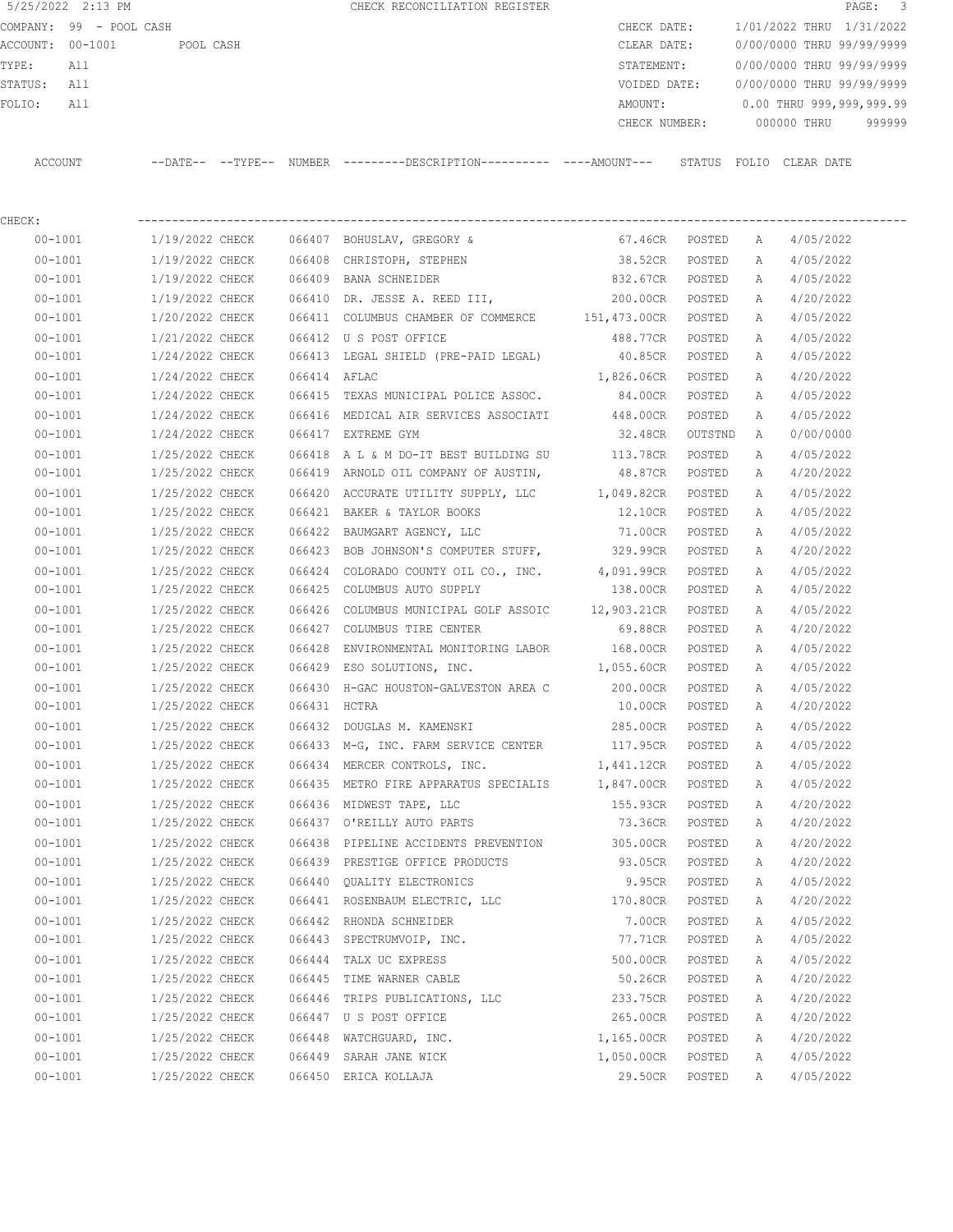| 5/25/2022 2:13 PM          |  |                   |  |  |                                                                                                                | CHECK RECONCILIATION REGISTER                                                                |                             |                           |                          |                                  | PAGE: 4 |  |
|----------------------------|--|-------------------|--|--|----------------------------------------------------------------------------------------------------------------|----------------------------------------------------------------------------------------------|-----------------------------|---------------------------|--------------------------|----------------------------------|---------|--|
| COMPANY: 99 - POOL CASH    |  |                   |  |  |                                                                                                                |                                                                                              | CHECK DATE:                 |                           | 1/01/2022 THRU 1/31/2022 |                                  |         |  |
| ACCOUNT: 00-1001           |  | POOL CASH         |  |  |                                                                                                                | CLEAR DATE:                                                                                  |                             | 0/00/0000 THRU 99/99/9999 |                          |                                  |         |  |
| TYPE:<br>All               |  |                   |  |  |                                                                                                                |                                                                                              | STATEMENT:                  |                           |                          | 0/00/0000 THRU 99/99/9999        |         |  |
| STATUS: All                |  |                   |  |  |                                                                                                                |                                                                                              | VOIDED DATE:                |                           |                          | 0/00/0000 THRU 99/99/9999        |         |  |
| FOLIO:<br>All              |  |                   |  |  |                                                                                                                |                                                                                              | AMOUNT:                     |                           |                          | $0.00$ THRU 999,999,999.99       |         |  |
|                            |  |                   |  |  |                                                                                                                |                                                                                              |                             |                           |                          | CHECK NUMBER: 000000 THRU 999999 |         |  |
| ACCOUNT                    |  |                   |  |  |                                                                                                                | --DATE-- --TYPE-- NUMBER ---------DESCRIPTION---------- ----AMOUNT--- STATUS FOLIO CLEARDATE |                             |                           |                          |                                  |         |  |
|                            |  |                   |  |  |                                                                                                                |                                                                                              |                             |                           |                          |                                  |         |  |
| CHECK:                     |  |                   |  |  |                                                                                                                |                                                                                              |                             |                           |                          |                                  |         |  |
| 00-1001<br>$00 - 1001$     |  |                   |  |  | 1/28/2022 CHECK 066452 BELTOM LLC                                                                              |                                                                                              | 209.44CR POSTED<br>200.00CR | POSTED                    |                          | A 4/20/2022<br>4/20/2022         |         |  |
| $00 - 1001$                |  | 1/28/2022 CHECK   |  |  | 066453 SUSAN CHANDLER                                                                                          |                                                                                              | 14.92CR POSTED              |                           | A<br>A                   | 4/05/2022                        |         |  |
| $00 - 1001$                |  | 1/31/2022 CHECK   |  |  | 066454 KAYLEE BRUNE                                                                                            |                                                                                              | 53.12CR                     | POSTED                    | A                        | 4/20/2022                        |         |  |
| $00 - 1001$                |  |                   |  |  |                                                                                                                | 1/31/2022 CHECK 066455 CITY OF COLUMBUS-PETTY CASH 75.21CR POSTED                            |                             |                           |                          | A 4/20/2022                      |         |  |
|                            |  |                   |  |  | 1/31/2022 CHECK 066456 ROY HEFFLEY                                                                             |                                                                                              | 1,422.20CR POSTED           |                           |                          | A 4/20/2022                      |         |  |
| $00 - 1001$<br>$00 - 1001$ |  |                   |  |  | 1/31/2022 CHECK 066457 DINAH JACOBS                                                                            |                                                                                              | 773.04CR POSTED             |                           |                          | A 4/20/2022                      |         |  |
|                            |  |                   |  |  |                                                                                                                |                                                                                              |                             |                           |                          |                                  |         |  |
| DEPOSIT:                   |  |                   |  |  |                                                                                                                |                                                                                              |                             |                           |                          |                                  |         |  |
| $00 - 1001$                |  | 1/04/2022 DEPOSIT |  |  | GENERAL TO CONSOL TRANSFER                                                                                     |                                                                                              | 35,000.00                   | POSTED                    | G                        | 4/05/2022                        |         |  |
| $00 - 1001$                |  |                   |  |  | 1/04/2022 DEPOSIT 000001 UTILITY TO CONSOL TRANSFER                                                            |                                                                                              | 50,000.00                   | POSTED                    | G                        | 4/05/2022                        |         |  |
| $00 - 1001$                |  | 1/07/2022 DEPOSIT |  |  | GENERAL TO CONSOL TRANSFER                                                                                     |                                                                                              | 50,000.00                   | POSTED                    | G                        | 4/05/2022                        |         |  |
| $00 - 1001$                |  | 1/14/2022 DEPOSIT |  |  | SALES TAX DEPOSIT                                                                                              |                                                                                              | 148,341.89                  | POSTED                    | G                        | 4/05/2022                        |         |  |
| $00 - 1001$                |  | 1/20/2022 DEPOSIT |  |  | HOT TO CONSOL TRANSFER                                                                                         |                                                                                              | 151,473.00                  | POSTED                    | G                        | 4/05/2022                        |         |  |
| $00 - 1001$                |  | 1/21/2022 DEPOSIT |  |  |                                                                                                                | GENERAL TO CONSOL TRANSFER 75,000.00                                                         |                             | POSTED                    | G                        | 4/05/2022                        |         |  |
| $00 - 1001$                |  |                   |  |  |                                                                                                                | $1/21/2022$ DEPOSIT $\,$ 000001 UTILITY TO CONSOL TRANSFER $\,$ 125,000.00                   |                             | POSTED                    | G                        | 4/05/2022                        |         |  |
| $00 - 1001$                |  | 1/24/2022 DEPOSIT |  |  |                                                                                                                | MIXED BEVERAGE DEPOSIT 1,593.09                                                              |                             | POSTED                    | - G - C - O              | 4/05/2022                        |         |  |
| $EFT$ :                    |  |                   |  |  |                                                                                                                |                                                                                              |                             |                           |                          |                                  |         |  |
|                            |  |                   |  |  |                                                                                                                | 00-1001 1/25/2022 EFT 000001 TEXAS DISPOSAL SYSTEMS, INC. 37,754.20CR POSTED A 4/05/2022     |                             |                           |                          |                                  |         |  |
| INTEREST:                  |  |                   |  |  |                                                                                                                |                                                                                              |                             |                           |                          |                                  |         |  |
| 00-1001                    |  |                   |  |  |                                                                                                                | 1/31/2022 INTEREST 6 CONS CHECKING INTEREST 6 26.88 POSTED 6 4/05/2022                       |                             |                           |                          |                                  |         |  |
| MISCELLANEOUS:             |  |                   |  |  |                                                                                                                |                                                                                              |                             |                           |                          |                                  |         |  |
| $00 - 1001$                |  | 1/05/2022 MISC.   |  |  |                                                                                                                | PAYROLL DIRECT DEPOSIT                                                                       |                             |                           | P                        | 4/05/2022                        |         |  |
| $00 - 1001$                |  |                   |  |  | 1/07/2022 MISC. 066292 TEXAS DISPOSAL SYSTEMS, UNPOST 76,952.99                                                |                                                                                              |                             | POSTED                    | A                        | 4/05/2022                        |         |  |
| $00 - 1001$                |  | 1/10/2022 MISC.   |  |  | PAYROLL DIRECT DEPOSIT                                                                                         |                                                                                              | 4,160.00CR                  | POSTED                    | P                        | 4/05/2022                        |         |  |
| $00 - 1001$                |  | 1/10/2022 MISC.   |  |  | 999999 NEUENDORFF, TRAVIS                                                                                      |                                                                                              | 130.00                      | POSTED                    | P                        | 4/05/2022                        |         |  |
| $00 - 1001$                |  | 1/18/2022 MISC.   |  |  |                                                                                                                | PAYROLL DIRECT DEPOSIT                                                                       | 130.00CR                    | POSTED                    | Ρ                        | 4/05/2022                        |         |  |
| $00 - 1001$                |  | 1/19/2022 MISC.   |  |  | PAYROLL DIRECT DEPOSIT 53,879.92CR                                                                             |                                                                                              |                             | POSTED                    | P                        | 4/05/2022                        |         |  |
| $00 - 1001$                |  | 1/24/2022 MISC.   |  |  | EXT GYM OVER DRAFT BANK ACCT                                                                                   |                                                                                              | 48.72CR                     | POSTED                    | G                        | 4/05/2022                        |         |  |
| $00 - 1001$                |  | 1/31/2022 MISC.   |  |  | CORR GOVT/STATE UTIL DRAFTS                                                                                    |                                                                                              | 744.32                      | POSTED                    | G                        | 4/05/2022                        |         |  |
| TOTALS FOR ACCOUNT 00-1001 |  |                   |  |  | CHECK                                                                                                          | TOTAL:                                                                                       | 352,792.52CR                |                           |                          |                                  |         |  |
|                            |  |                   |  |  | DEPOSIT                                                                                                        | TOTAL:                                                                                       | 636,407.98                  |                           |                          |                                  |         |  |
|                            |  |                   |  |  | INTEREST                                                                                                       | TOTAL:                                                                                       | 26.88                       |                           |                          |                                  |         |  |
|                            |  |                   |  |  | MISCELLANEOUS TOTAL:                                                                                           |                                                                                              | 31,537.46CR                 |                           |                          |                                  |         |  |
|                            |  |                   |  |  | SERVICE CHARGE TOTAL:                                                                                          |                                                                                              | 0.00                        |                           |                          |                                  |         |  |
|                            |  |                   |  |  | EFT FOR THE STATE OF THE STATE OF THE STATE OF THE STATE OF THE STATE OF THE STATE OF THE STATE OF THE STATE O | TOTAL:                                                                                       | 73,754.20CR                 |                           |                          |                                  |         |  |
|                            |  |                   |  |  | BANK-DRAFT                                                                                                     | TOTAL:                                                                                       | 170,258.32CR                |                           |                          |                                  |         |  |
|                            |  |                   |  |  |                                                                                                                |                                                                                              |                             |                           |                          |                                  |         |  |